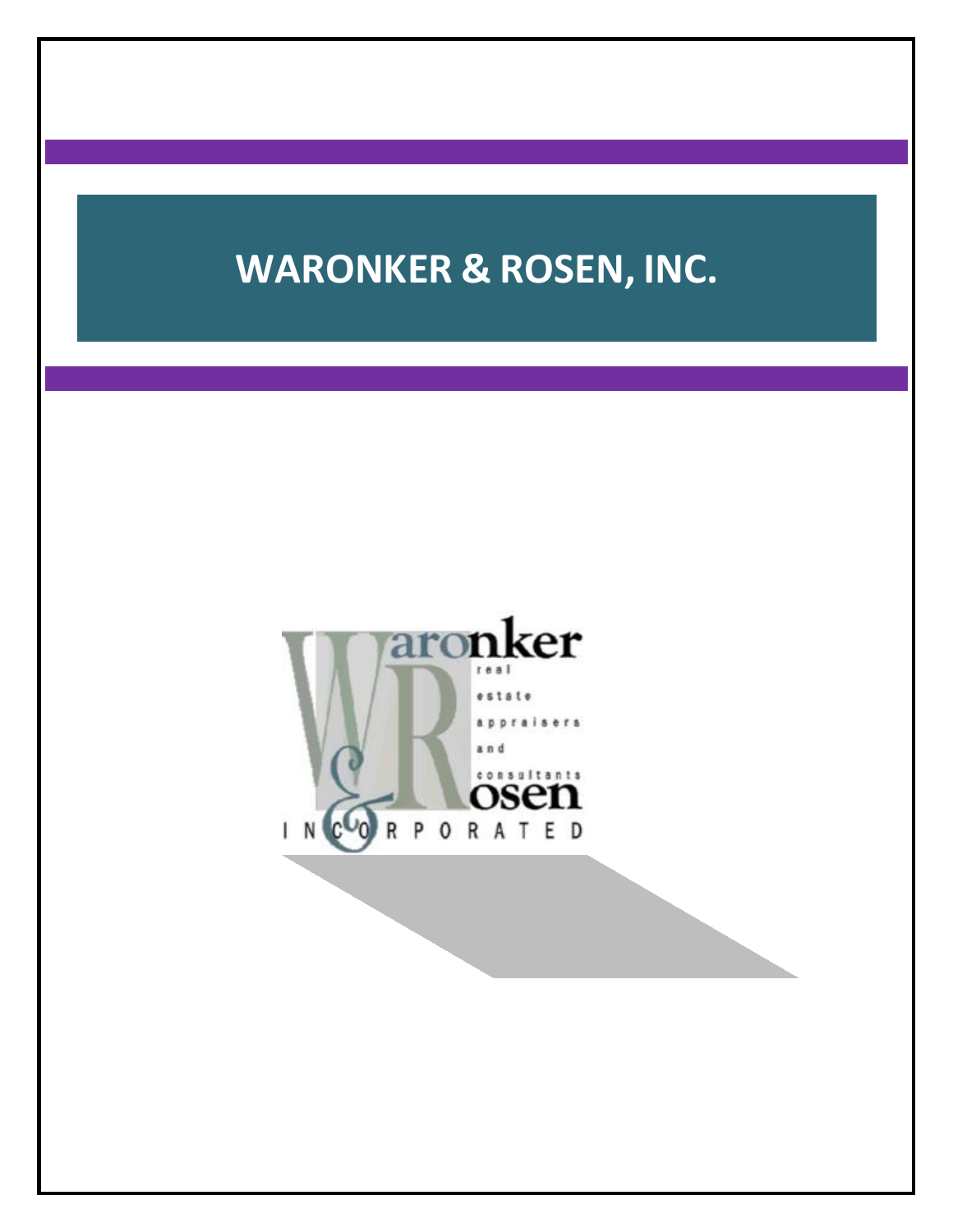## **Waronker & Rosen, Inc.**

**Miami, Florida Keys and Caribbean Office 9655 S. Dixie Highway, Suite 309 Miami, Florida 33156**

> **Telephone: (305) 665-8890 Fax: (305) 665-5188**

**LEE H. WARONKER, MAI, SRA JOSH L. ROSEN, MAI lee@waronkerandrosen.com josh@waronkerandrosen.com**

**State-Certified General Real Estate Appraiser RZ#162 State-Certified General Real Estate Appraiser RZ#395**

**Waronker & Rosen, Inc.** possesses a comprehensive knowledge, expertise and experience which enables us to be able to assist you in making informed decisions about any aspect of your real estate investment, management, and brokerage. Because of our extensive experience and familiarity with our geographical area, we can guide you through any process you may encounter. We are a full-service consulting firm providing the following services.

| <i>Appraisals</i>             | <b>Condemnation Appraisals</b>       |
|-------------------------------|--------------------------------------|
| <b>Development Consulting</b> | <b>Expert Testimony</b>              |
| <b>Feasibility Studies</b>    | Real Estate Tax Appeals              |
| <b>Investment Studies</b>     | <b>Highest and Best Use Analysis</b> |
| <b>Market Studies</b>         | <b>Litigation Support</b>            |

The principals, Lee H. Waronker, MAI, SRA and Josh L. Rosen, MAI, have a combined experience of over 65 years in the appraisal of vacant land, hotels, retail, environmentally sensitive land, industrial, multi-family and residential property of all types and size.

**Waronker & Rosen, Inc.** focuses primarily in the South Florida area from Key West to Palm Beach County. We have also prepared appraisals on properties outside of the United States including the Bahamas, St. Thomas USVI, St. Croix USVI, Honduras, the Dominican Republic and Grand Turks and Caicos.

Waronker & Rosen, Inc., formerly Waronker & Associates, Inc., has been providing real estate appraisal and consulting services since 1987.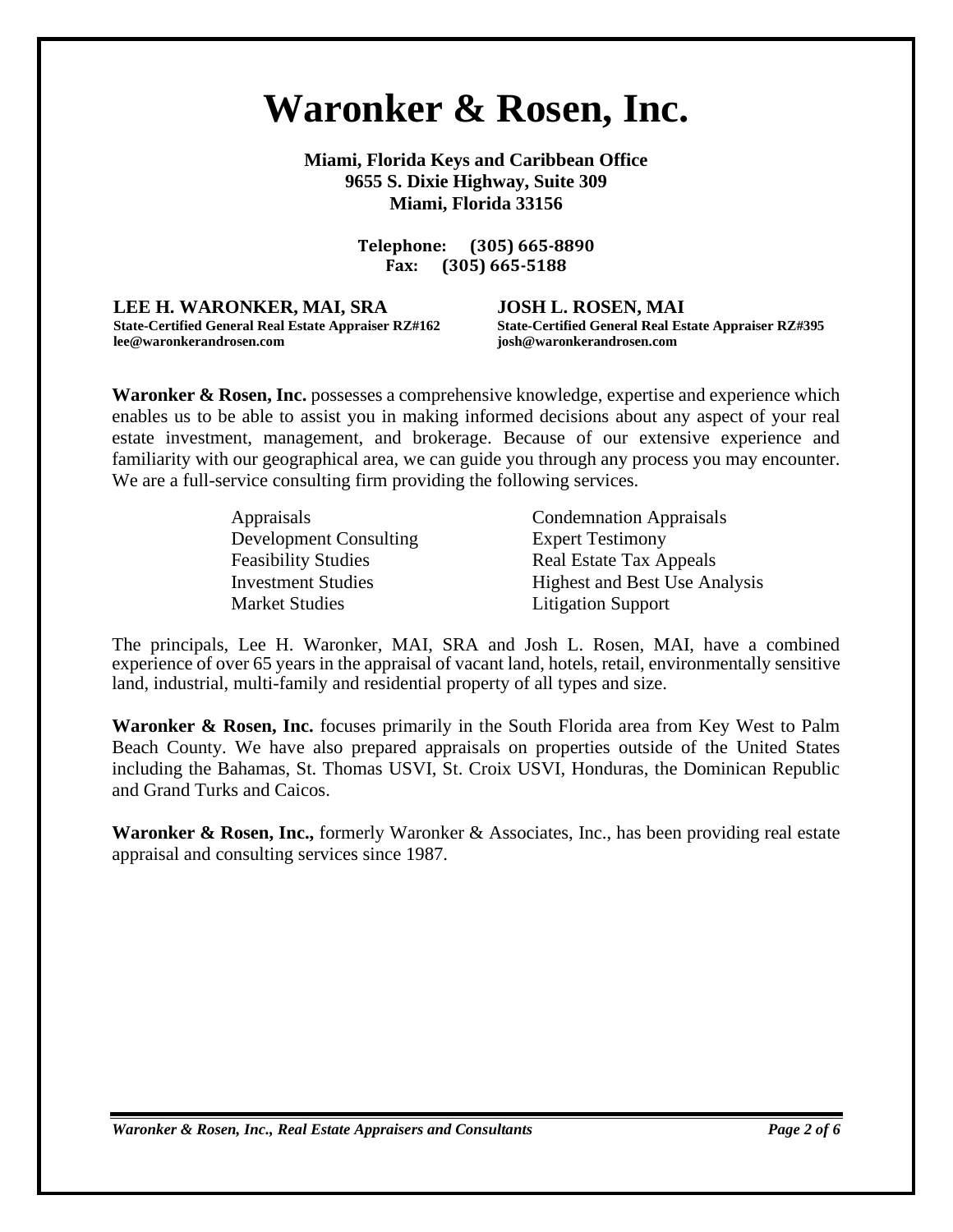#### **Appraiser Qualifications JOSH L. ROSEN, MAI**

| <b>Education:</b>    | Administration.<br>Business Administration, May 1983.                                                                                                                                                                                                                                                                                                                                                                                                                                                                                                                                                                                                                                                                                                                                                                                                                                                            | The University of Florida, Gainesville, Florida. School of Business<br>Major in Real Estate and Urban Analysis. Awarded degree of Bachelor of             |                                                                                                                                                  |  |  |
|----------------------|------------------------------------------------------------------------------------------------------------------------------------------------------------------------------------------------------------------------------------------------------------------------------------------------------------------------------------------------------------------------------------------------------------------------------------------------------------------------------------------------------------------------------------------------------------------------------------------------------------------------------------------------------------------------------------------------------------------------------------------------------------------------------------------------------------------------------------------------------------------------------------------------------------------|-----------------------------------------------------------------------------------------------------------------------------------------------------------|--------------------------------------------------------------------------------------------------------------------------------------------------|--|--|
| <b>Affiliations:</b> | MAI Designation (No. 11800) awarded by the Appraisal Institute in 2001.<br>State-Certified General Real Estate Appraiser, State of Florida, License<br>Number RZ395, May 1990.                                                                                                                                                                                                                                                                                                                                                                                                                                                                                                                                                                                                                                                                                                                                   |                                                                                                                                                           |                                                                                                                                                  |  |  |
| <b>Experience:</b>   | Appraised various types of properties, including:                                                                                                                                                                                                                                                                                                                                                                                                                                                                                                                                                                                                                                                                                                                                                                                                                                                                |                                                                                                                                                           |                                                                                                                                                  |  |  |
|                      | Office Buildings<br>Warehouses<br><b>Shopping Centers</b><br><b>Apartment Bldgs.</b><br>Restaurants<br>Residences                                                                                                                                                                                                                                                                                                                                                                                                                                                                                                                                                                                                                                                                                                                                                                                                | <b>Hotels and Motels</b><br><b>Amusement Park</b><br><b>Golf Courses</b><br><b>Industrial Buildings</b><br>Vacant Land<br><b>Residential Condominiums</b> | <b>Office Condominiums</b><br><b>Service Stations</b><br>Marinas<br><b>Special Purpose Facilities</b><br>Churches and Synagogues<br>Dockominiums |  |  |
|                      | Vice President/Principal, Waronker & Rosen, Inc., Miami, Florida, from 1987<br>to present<br>Appraiser, <i>Property Consultants, Inc.</i> , Miami, Florida, from 1983 to 1987.                                                                                                                                                                                                                                                                                                                                                                                                                                                                                                                                                                                                                                                                                                                                   |                                                                                                                                                           |                                                                                                                                                  |  |  |
| <b>Course Work:</b>  | Appraisal Institute:                                                                                                                                                                                                                                                                                                                                                                                                                                                                                                                                                                                                                                                                                                                                                                                                                                                                                             |                                                                                                                                                           |                                                                                                                                                  |  |  |
|                      | Course 1A-1<br><b>Real Estate Appraisal Principles</b><br>Course 1A-2<br><b>Basic Valuation Procedures</b><br>Course 1B-A<br>Capitalization Theory and Techniques, Part A<br>Course 1B-B<br>Capitalization Theory and Techniques, Part B<br>Course 2-1<br>Case Studies in Real Estate Valuation<br>Course 2-2<br><b>Report Writing and Valuation Analysis</b><br>Standards of Professional Practice, Parts A, B & C<br>Courses $410, 420 \& 430$<br><b>Litigation Valuation</b><br><b>Appraising Non-Conforming Uses</b><br>Partial Interest Valuation - Undivided<br><b>Appraising Distressed Commercial Real Estate</b><br>Hotel Appraising - New Techniques for Today's Uncertain Times<br>Fundamentals of Separating Real and Personal Property<br>from Intangible Business Assets<br><b>Evaluating Commercial Construction</b><br>Redefining the Appraisal and it's Role in an Evolving Banking Environment |                                                                                                                                                           |                                                                                                                                                  |  |  |
| Other:               |                                                                                                                                                                                                                                                                                                                                                                                                                                                                                                                                                                                                                                                                                                                                                                                                                                                                                                                  | Past Regional Representative for Region X of the Appraisal Institute<br>Past Director of the South Florida Chapter of the Appraisal Institute             |                                                                                                                                                  |  |  |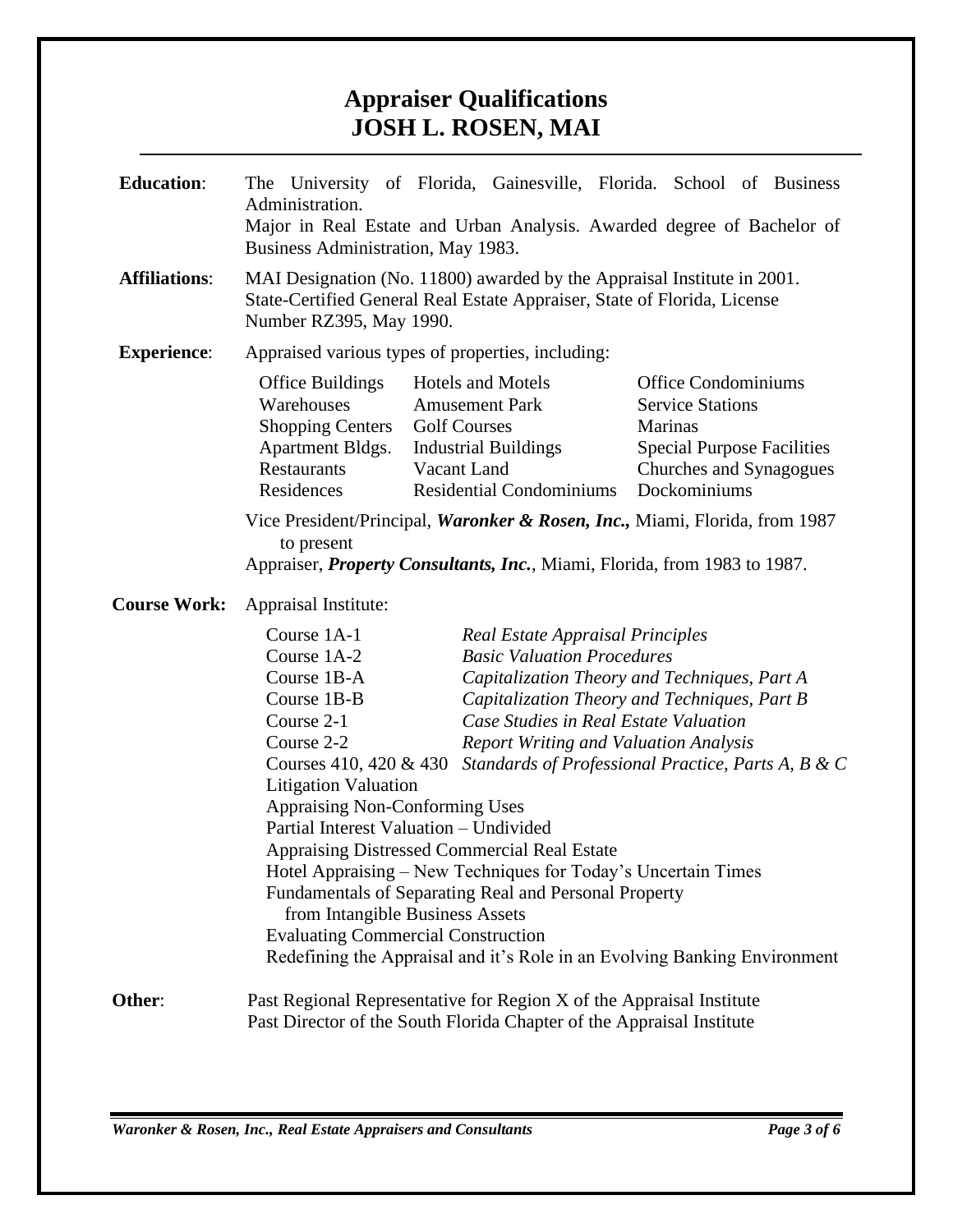### **Appraiser Qualifications LEE H. WARONKER, MAI, SRA**

| <b>Education:</b>    | Master of Science in Management, School of Business and Organizational<br>Science, Florida International University, 1981 (Major – Real Estate)                                                                                                                                                                     |                                                                                               |                                                                                                               |  |
|----------------------|---------------------------------------------------------------------------------------------------------------------------------------------------------------------------------------------------------------------------------------------------------------------------------------------------------------------|-----------------------------------------------------------------------------------------------|---------------------------------------------------------------------------------------------------------------|--|
|                      | Bachelor of Science Degree, The Florida State University, Tallahassee, Florida<br>1976 (Major – Real Estate)                                                                                                                                                                                                        |                                                                                               |                                                                                                               |  |
| <b>Affiliations:</b> | MAI Designation (No. 6738) awarded by the Appraisal Institute in 1983.<br>SRA (SRPA) Designation awarded by the Appraisal Institute in 1981.<br>State-Certified General Real Estate Appraiser, State of Florida, RZ#162, May<br>1990.<br>Registered Real Estate Broker, State of Florida, License #BK0152877 (1978) |                                                                                               |                                                                                                               |  |
| <b>Experience:</b>   | Appraised various types of properties, including:                                                                                                                                                                                                                                                                   |                                                                                               |                                                                                                               |  |
|                      | <b>Industrial Buildings</b><br><b>Office Buildings</b><br><b>Service Stations</b><br>Churches & Synagogues<br>Residences                                                                                                                                                                                            | Restaurants<br>Hotels and Motels<br><b>Retail Stores</b><br>U.S. Post Offices<br>Condominiums | Warehouses<br>Hospitals<br><b>Marinas</b><br><b>Historical Buildings</b><br><b>Special Purpose Properties</b> |  |
|                      | President, Waronker & Rosen, Inc., (formerly Waronker & Associates, Inc.)<br>Miami, Florida, from 1987 to present. Vice President, Property Consultants,<br>Inc. from 1979 to 1986. Appraiser, The Keyes Company, 1978 to 1979.<br>Appraiser, Miami-Dade County Department of Right-of-Way, 1977 to 1978.           |                                                                                               |                                                                                                               |  |
| <b>Instructor:</b>   | Appraisal Institute. Taught Courses 1A-1, 1A-2, 8-2, 1B-A, 1B-B, 110, 120, 210,<br>310, 320, 410, 420, 430, 510, 550, 600, 610 and 620, et al                                                                                                                                                                       |                                                                                               |                                                                                                               |  |
| Author:              | Seminars entitled "Dynamics of Office Building Valuation", "Why the<br>Capitalization Rate is Always 10" and the "Appraisal of Real Estate $10^{th}$ vs. $11^{th}$<br>Edition".                                                                                                                                     |                                                                                               |                                                                                                               |  |
| Other:               | Special Master for the Dade County Valuation Adjustment Board, 1989 to 1996.<br>Assisted in the editing of The Appraisal of Real Estate, $11^{th}$ Edition and $13^{th}$<br>Edition.                                                                                                                                |                                                                                               |                                                                                                               |  |
|                      | President of the Miami Chapter of the Appraisal Institute, 1990 to 1991.<br>Appraisal Institute, 1990 to 1991.                                                                                                                                                                                                      |                                                                                               |                                                                                                               |  |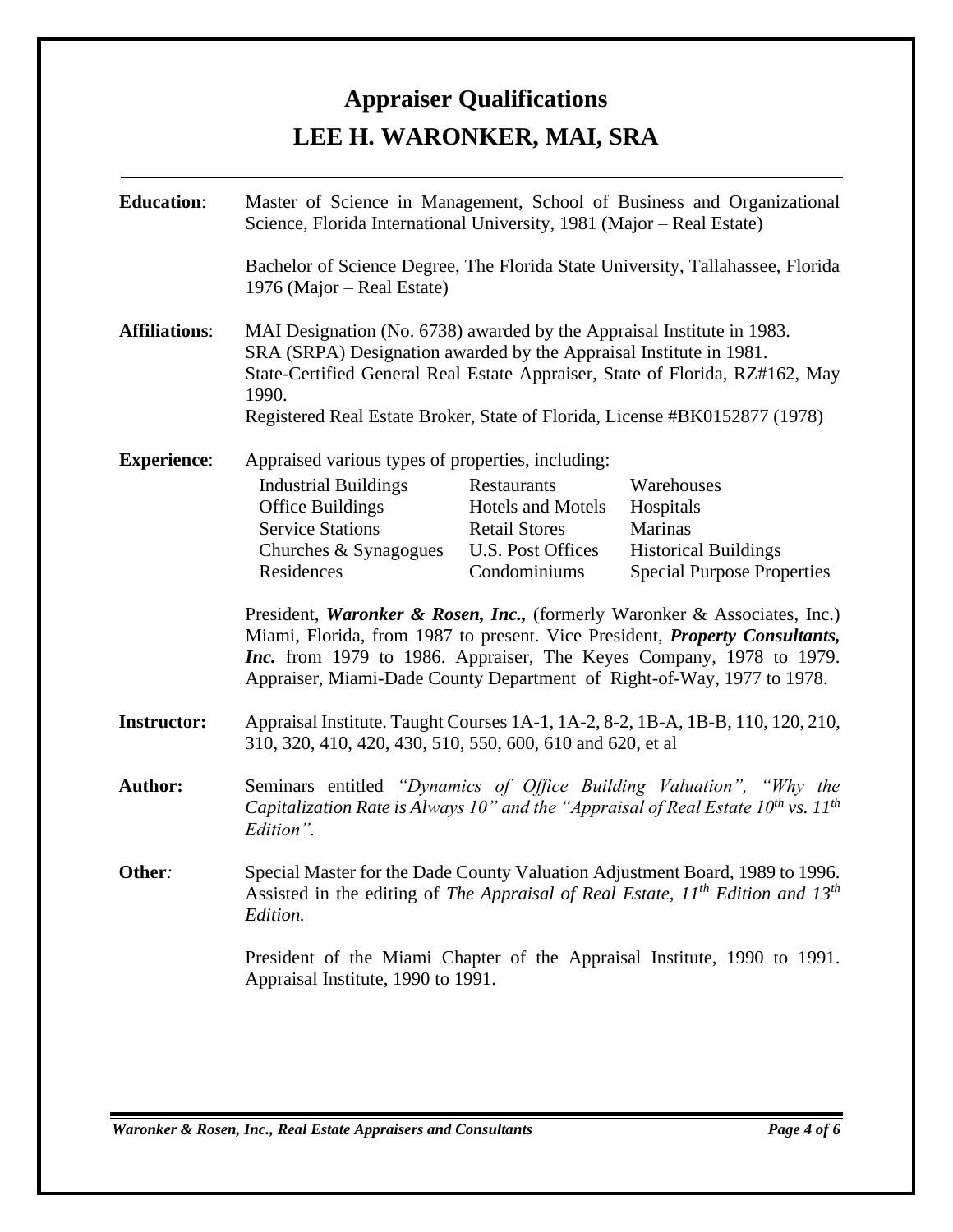#### **Partial Client List**

| <b>LENDERS</b>                          | LIFE INSURANCE COMPANIES              | <b>GOVERNMENT AGENCIES</b>              |  |
|-----------------------------------------|---------------------------------------|-----------------------------------------|--|
| 1 <sup>st</sup> United Bank             | Allstate Insurance Company            | <b>Broward County School Board</b>      |  |
| Amerasia Bank                           | American General Life Insurance Co.   | Broward County Public Works Dept.       |  |
| Apollo Bank                             | Equitrust Life Insurance Co.          | City of Atlanta                         |  |
| <b>BNY Mellon Bank</b>                  | Fortis Capital Corp. & Life Insurance | City of Coral Gables                    |  |
| BankUnited                              | Company                               | City of Miami Beach                     |  |
| <b>Bank of America</b>                  | Franklin Life Insurance Company       | City of Miami - General Serv. Admin.    |  |
| Bank Leumi                              | General American Life Insurance Co.   | Federal Deposit Insurance Corp. (FDIC)  |  |
| <b>Bessemer Trust</b>                   | Independent Order of Foresters        | Federal Home Loan Mortgage Corp.        |  |
| Branch Banking and Trust (BB&T)         | John Alden Life Insurance Company     | Florida Dept. of Environmental          |  |
| BridgeInvest, LLC                       | Kansas City Life Insurance Company    | Protection                              |  |
| CenterState Bank                        | Lumberman's Life Insurance Company    | Florida Department of Transportation    |  |
| Capital Bank                            | Omaha Woodmen Life Ins. Society       | Florida Keys Aqueduct Authority         |  |
| <b>Centennial Bank</b>                  | Standard Life Insurance Company       | Miami-Dade Co. - Water and Sewer        |  |
| Citibank and Citicorp                   | <b>State Farm Insurance Company</b>   | Miami-Dade Co. - Aviation Department    |  |
| City National Bank of Florida           | Sun Life Insurance Co. of America     | Miami-Dade Co. - County Attorney        |  |
| <b>Grove Bank</b>                       |                                       | Miami-Dade Co. - General Serv. Admin.   |  |
| Comerica Bank                           | <b>CORPORATIONS</b>                   | Miami-Dade Co. - Housing & Urban Dev.   |  |
| Credit Suisse                           | AT&T                                  | Miami-Dade Co. - Public Works Dept.     |  |
| <b>Executive National Bank</b>          | Chevron U.S.A., Inc.                  | Miami-Dade Co. - School Board           |  |
| Fifth Third Bank                        | Church of Jesus Christ of the         | Miami Parking Authority                 |  |
| <b>First American Bank</b>              | Latter-Day Saints                     | Nature Conservancy, Florida Chapter     |  |
| First National Bank of South Miami      | <b>Costco Wholesale</b>               | South Florida Water Management District |  |
| FirstBank Florida                       | Florida Power and Light Corp. (FPL)   | United States - Department of Justice   |  |
| Florida Community Bank                  | Jackson Health Systems                | United States - General Serv. Admin.    |  |
| Gibraltar Private Bank and Trust        | JC Penny Corporation                  | <b>United States - Postal Services</b>  |  |
| HSBC Bank, N.A.                         | Johnson and Johnson Company           | Village of Bal Harbour                  |  |
| <b>HFF</b>                              | Wendy's Company                       | Village of Key Biscayne                 |  |
| IberiaBank                              |                                       | Village of Pinecrest                    |  |
| Intercredit Bank, N.A.                  |                                       |                                         |  |
| <b>International Finance Bank</b>       | DEVELOPERS AND INVESTORS              | <b>LAW FIRMS</b>                        |  |
| <b>Israel Discount Bank of New York</b> | <b>Berkowitz Development Group</b>    | Akerman, Senterfitt & Eidson            |  |
| JP Morgan Chase Bank                    | Bristol Group, Inc.                   | Arnstein & Lehr, LLP                    |  |
| Live Oak Bank                           | Fifteen Group, Inc.                   | A.J. Barranco & Associates, P.A.        |  |
| Lloyds Int'l. Bank (Lloyds of           | Flagler Development Corporation       | Berger Singerman. LLP                   |  |
| London)                                 | <b>Fort Partners</b>                  | Berman, Rennart Vogel &                 |  |
| Lutheran Brotherhood                    | <b>Goldman Properties</b>             | Mandler & Rodriguez, P.A.               |  |
| Marquis Bank                            | Hampshire Real Estate Companies       | <b>Carlton Fields</b>                   |  |
| Northern Trust Bank                     | Lennar Corporation                    | Colson Hicks Eidson, P.A.               |  |
| Ocean Bank                              | MDM Development, Inc.                 | Greenberg Traurig, LLP                  |  |
| Optimum Bank                            | The Morgan Group, Inc.                | Holland & Knight LLP                    |  |
| Popular Community Bank                  | Napolitano Commercial Properties      | Rice, Pugatch, Robinson, Storfer        |  |
| Professional Bank                       | Noble House Resorts and Hotels        | & Cohen, PLLC                           |  |
| <b>Regions Bank</b>                     | Ocean Properties, Ltd.                | Richman Greer                           |  |
| Space Coast Credit Union                | Optimum Development, USA              | Shutts & Bowen, LLP                     |  |
| SunTrust Bank                           | <b>Panther Real Estate</b>            | Stearns, Weaver, Miller, Weissler,      |  |
| Terrabank, N.A.                         | PLC Investments, Inc.                 | Alhadeff & Sitterson, P.A.              |  |
| <b>Tropical Federal Credit Union</b>    | R.K. Associates, Inc.                 | Steel Hector and Davis LLP              |  |
| TD Bank, N.A.                           | Shoma Group                           | Tabas, Soloff Attorneys                 |  |
| U.S. Century Bank                       | <b>Scott Robins Companies</b>         | Tripp Scott, Attorneys at Law           |  |
| <b>Valley National Bank</b>             | Terra Group                           | Serota, Helfman, Weiss, Pastoriza,      |  |
| Wells Fargo Bank                        | Vornado Realty Trust                  | Guedes, Cole, Boniske, P.A.             |  |
| <b>Zions First National Bank</b>        |                                       |                                         |  |